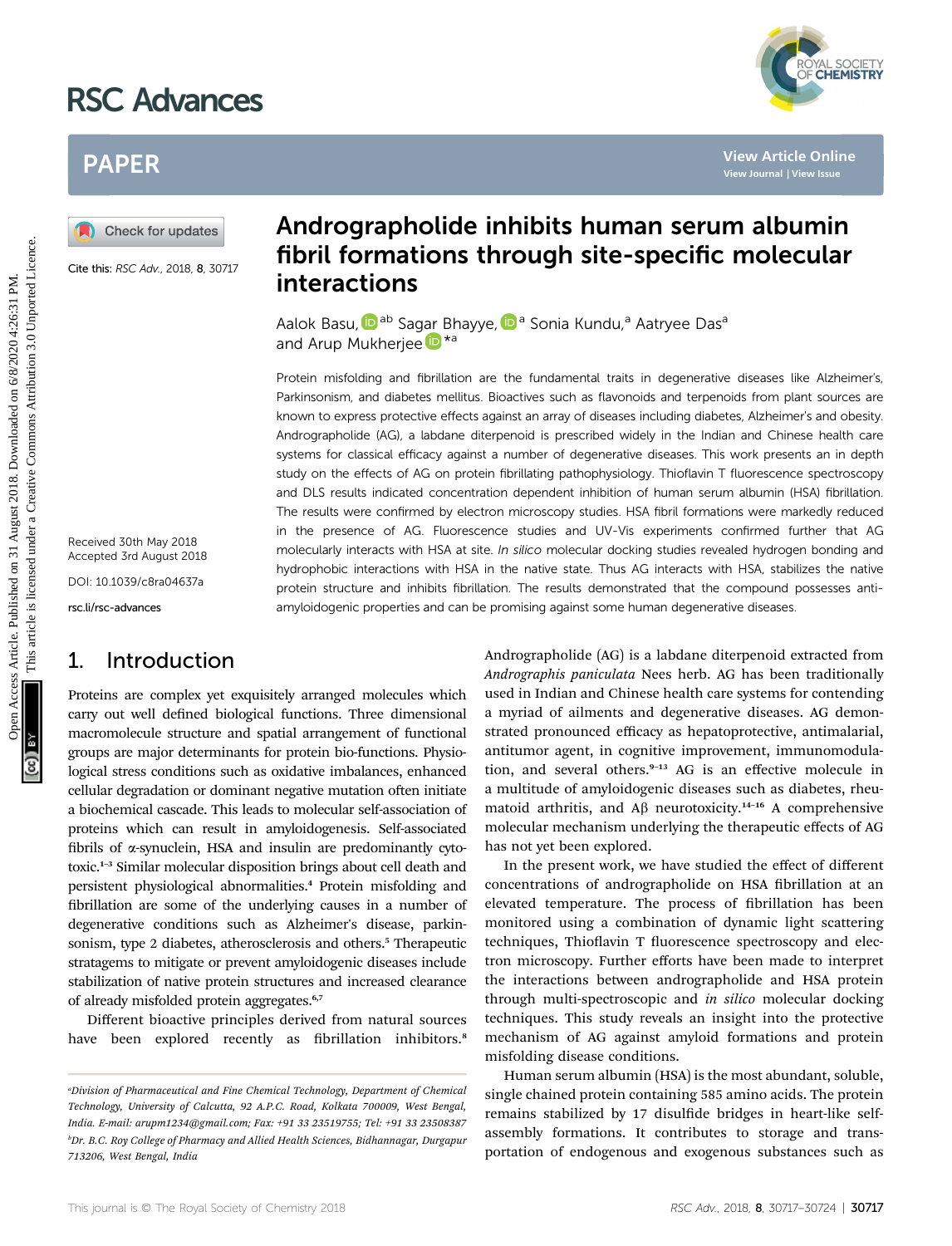hormones, fatty acids, nutrients and drugs.<sup>17</sup> Isolated from the plasma, HSA has been extensively used as a model  $\alpha$ -helical protein to explore the mechanisms of protein–ligand bindings,<sup>18-21</sup> protein misfolding and fibrillation.<sup>22-24</sup> The aggregation of albumin protein progresses through partial misfolding of its native structure and the process can be replicated in vitro using various conditions such as elevated temperature, metal ions, treatment with denaturing agents like alcohol, and lowering of pH.25,26 A number of small molecular drugs has been observed to bind and resist conformational changes of the similar tertiary protein structures.<sup>27</sup> BSC Advances<br>
Depressed on 2018. Alternative scale are considered to the state of the state of the state of the state of the state of the state of the state of the state of the state of the state of the state of the state

### 2. Experimental

#### 2.1 Materials

AG was obtained from Natural Remedies (Bangalore, India). HSA (human serum albumin) was purchased from Sigma Aldrich, St. Louis, US. ThT (Thioflavin T) dye used for fibrillation experiments was purchased from TCI chemicals, Japan. Other chemicals and solvents were procured from Merck, India. All solutions were prepared using Milli-Q water from laboratory purification system, unless otherwise mentioned.

#### 2.2 Protein solution

A stock solution of HSA (100  $\mu$ M) was prepared by dissolving lyophilized HSA in buffer solution (10 mM PBS, pH 7.4), and its concentration was determined spectrophotometrically using a molar extinction coefficient of 35 219  $M^{-1}$  cm<sup>-1</sup> at 280 nm. The solution was filtered using Millipore filter (Millipore, USA) of pore size 0.44 µm.

#### 2.3 Measurement of fibril formation

HSA solutions with or without AG were incubated at  $65 \pm 2$  °C in a reciprocating shaker bath set at 80 rpm to induce amyloid fibril formation. The formation of HSA fibrils in presence of different ratios of AG  $(1:0, 1:0.5, 1:1$  and  $1:2)$  was monitored by DLS technique performed on a Malvern Nano ZS zetasizer (Malvern Instruments, UK) against a 4 mW He–Ne laser beam, 633 nm, having a back scattering angle of 173°. The HSA fibrillar samples were diluted to 2  $\mu$ M in Milli-Q water and the average radius was recorded after 15 runs for each sample at 25 °C. The dynamic information of the aggregates present in protein solution was analyzed from an intensity autocorrelation function based on translational diffusion co-efficient, using the following equation:

$$
R_{\rm h} = kT/6\pi\eta D_{\rm w} \tag{1}
$$

where  $R_h$  is the hydrodynamic radius in nm,  $k$  is Boltzmann's constant, T is absolute temperature in kelvin,  $\eta$  is the viscosity of the medium and  $D_w$  is the translational diffusion co-efficient at 25 $\degree$ C.

The fibrillation process was more intently studied through ThT fluorescence spectroscopy. HSA samples  $(10 \mu M)$  were coincubated with ThT dye solutions  $(2 \mu M)$  at room temperature.<sup>28</sup> The fluorescence intensity was measured using a spectrofluorimeter (Perkin-Elmer LS-5, PerkinElmer Inc., US), having exciting and emission wavelengths set at 450 and 482 nm. All blanks, native HSA and AG were initially checked to confirm non-responsiveness to ThT fluorescence.

#### 2.4 HSA AG interaction study

The UV-visible absorption spectra of HSA  $(5 \mu M)$  in the absence and presence of varying concentrations  $(0-6 \mu M)$  of AG were recorded on UV-Vis spectrophotometer UV-1800 (Shimadzu Corp., Japan) using matched quartz cuvettes of 1.0 cm path length. The solutions were allowed to incubate at 37  $\degree$ C for 30 min and the spectra were then obtained in the scanning range of 250–350 nm.

Fluorescence emission spectra were recorded from 300 nm to 500 nm with an excitation wavelength of 280 nm using a fluorescence spectrofluorimeter. The instrument was equipped with a water bath circulator controlled by Neslab RTE 100 thermostat. A fixed concentration of HSA (5  $\mu$ M) was titrated with varying concentration of AG  $(0-6 \mu M)$  and a fluorescence quenching spectra was obtained at  $37^{\circ}$ C. It was also confirmed that AG alone did not exhibit fluorescence on excitation at 280 nm. All experiments were carried out in triplicates to reduce noise occurrence.

#### 2.5 Molecular modeling study

The structure of AG was prepared in LigPrep.<sup>29</sup> The induced fit docking (IFD) protocol used in this study was carried out in three consecutive steps.<sup>30</sup> First, the ligand was docked into a rigid receptor model with scaled-down van der Waals (vdW) radii. A vdW scaling of 0.5 was used for both the protein and ligand nonpolar atoms. A constrained energy minimization was carried out on the protein structure, keeping it close to the original crystal structure while removing bad steric contacts. Energy minimization was carried out using the OPLS2005 force field with implicit solvation model until the default criteria were met. The centroid of the co-crystal ligand was used to define the location of the binding site and the dimension of the energy grids for the initial docking was set to  $25$  Å. The Glide XP mode was used for the initial docking, and 20 ligand poses were retained for protein structural refinements.<sup>31</sup> In the second step, prime was used to generate the induced-fit protein-ligand complexes. Each of the 20 structures from the previous step was subjected to sidechain and backbone refinements. All residues with at least one atom located within 5.0  $\AA$  of each corresponding ligand pose were included in the prime refinement. The refined complexes were ranked by prime energy, and the receptor structures within 30 kcal mol<sup>-1</sup> of the minimum energy structure were passed through for a final round of Glide docking and scoring. In the final step, each ligand was re-docked into every refined lowenergy receptor structure produced in the second step using Glide XP at default settings. Induced fit docking was performed using IFD docking module of Schrödinger software package software. Best dock pose of AG selected based on interaction shown as well as Glide XP and IFD score.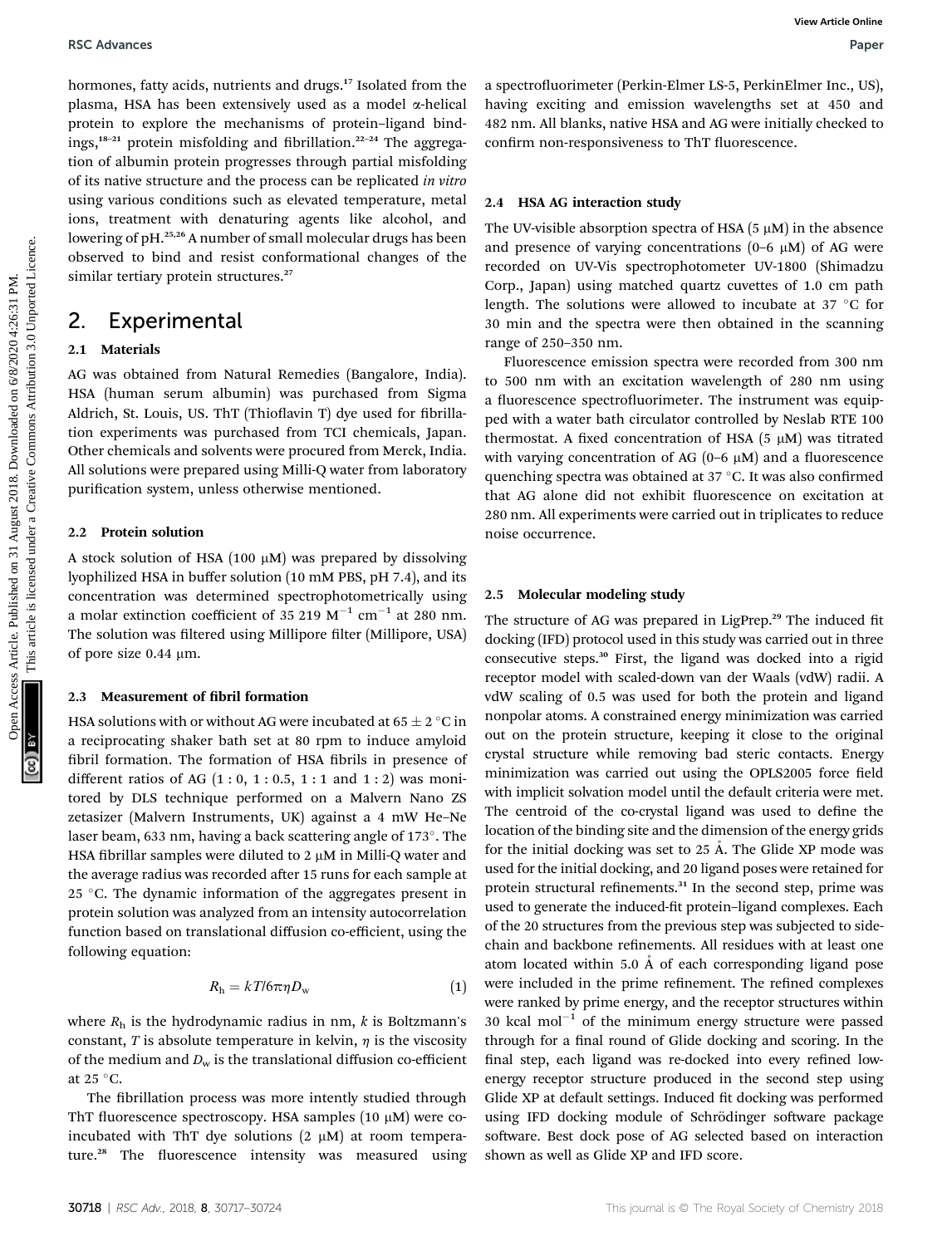#### 2.6 Transmission electron microscopy

Transmission electron microscopy was performed to analyze the size and structural attributes of the HSA fibrils formed in presence and absence of AG were incubated over a period of 6 days. 10 µL of the sample placed on a carbon coated copper grid (TED PELLA) and negatively stained with freshly prepared 2% uranyl acetate solution. Electron micrographs were obtained from an electron microscope (JEOL JEM 2100, Japan) operated at 120 kV.

#### 2.7 Circular dichroism

Far UV-CD spectra were recorded between 190 to 250 nm on a JASCO J-815 CD spectro-polarimeter set with a scan speed of 100 nm  $min^{-1}$  and bandwidth of 1 nm. Samples (2.3) were placed in a 1 mm cell and measurements were taken at 25  $^{\circ}$ C. Each spectrum was baseline corrected and ellipticity was recorded from an average of three scans acquired.

#### 2.8 Statistical analysis

All the experiments were performed in triplicates and the data have been presented as mean  $\pm$  S.D.

### 3. Results and discussion

#### 3.1 Effect of AG on HSA fibril formation

HSA has been used as a model protein in amyloid research and that can form fibrils at elevated temperature and agitations.<sup>24,32</sup> HSA was co-incubated with or without AG at  $65 \pm 2$  °C and DLS studies were conducted in order to measure the hydrodynamic radii of HSA aggregates throughout the incubation phases (Fig. 1). The samples were appropriately diluted to diminish the protein–protein interaction and viscosity effects, which are

imminent at higher concentrations.<sup>33</sup>  $R<sub>h</sub>$  of untreated HSA was found to be 4.1  $\pm$  0.3 nm, and that was similar to earlier works.<sup>34</sup> When incubate at 65 °C, that value escalated sharply up to 218  $\pm$ 4.2 nm, signifying partial unfolding of albumin tertiary structure<sup>35</sup> and generation of high molecular protein aggregates. However, the growth of protein aggregates treated with AG in ratios of 1 : 0.5, 1 : 1, and 1 : 2 were restricted to values of 166  $\pm$ 3.7 nm,  $123 \pm 3.1$  nm and  $85 \pm 2.8$  nm, respectively within 4 h of incubation and remained unaltered for the rest of the incubation period. The data obtained from DLS studies highlighted concentration dependent changes in the hydrodynamic radii of HSA protein when co-incubated with AG. This could be a result of unfolding of polypeptide chains, or conformational shifts due to oxidation/reduction state, or formation of AG–HSA complexes.<sup>36</sup> Paper<br>
26. Transmission electron microscopy as proformed to analyse <sup>transmitting</sup> (2) August 2018. The size and absorber and absorber are the F4S shrink bremed in a size of the size and the size and absorber are the size

ThT is an extrinsic fluorescent dye used routinely as a characteristic molecular probe for monitoring of amyloid formations.<sup>37</sup> ThT intensity of untreated HSA increased progressively after a lag period of 1 h and reached saturation at 6 h (Fig. 2). This was in agreement with amyloidogenic proteins polymerization models.<sup>4</sup> However, a concentration dependent inhibitory effect was observed when HSA was incubated with AG in different stoichiometric ratios. The fall of ThT intensity at saturation phase was evidenced at higher ratios of 1 : 2::HSA : AG as compared to a sub-stoichiometric ratio of  $1: 0.5$  for HSA: AG. The data were also fitted using the following sigmoidal equation (Microcal Origin 6.0) to evaluate lag-time information.

$$
F = F_{\min} + \frac{F_{\max}}{1 + e^{-\left[\frac{t - t_0}{\tau}\right]}}\tag{2}
$$

where Y is the ThT fluorescence intensity,  $F_{\text{min}}$  is minimal ThT fluorescence intensity,  $F_{\text{max}}$  is the maximum ThT fluorescence



Fig. 1 Fibril growth of HSA in absence and presence of different ratios of AG as measured by DLS at 25 °C.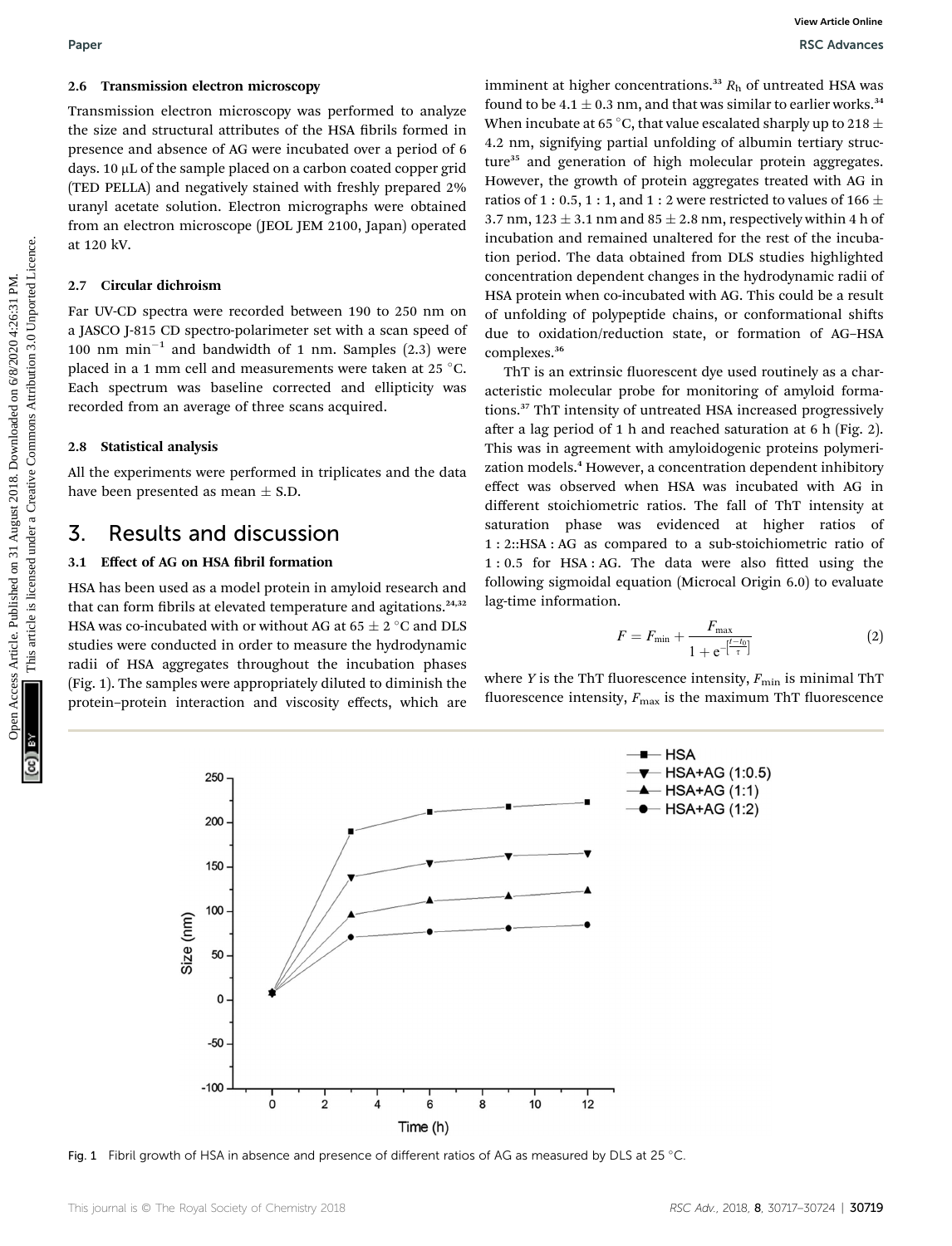

Fig. 2 ThT growth curve of HSA in absence and presence of different ratios of AG

intensity,  $t$  is incubation time,  $t_0$  is the time required to attain 50% of maximal fluorescence. The apparent first order rate constant for protein fibril growth is expressed as  $1/\tau$  and its lag time is calculated as  $t_0 - 2\tau$ . The analysis (Table 1) revealed that AG increased the lag time for HSA fibrillation and subdued the rate of polymerization in a concentration dependent manner. This indicates that AG delayed the aggregation of HSA monomers and subsequent primary nuclei formation.

#### 3.2 Characterization of binding interaction between HSA and AG

Understanding the interactions between HSA globular structure and small molecules is perceived as one important step to gain insight into protein fibrillation inhibition mechanisms.<sup>7</sup> UV absorption spectroscopy is an effective tool to detect the serum albumin structural changes and specific interactions with different molecular species.<sup>38</sup> Fig. 3A(b) shows the absorption spectra of HSA featuring a distinctive peak at 278 nm due to presence of amino acid residues such as phenylalanine, tryptophan and tyrosine. It was further confirmed that AG did not exhibit any significant absorbance in that region. Change of UV absorbance intensity was recorded with increasing concentration of AG (c–f) incubation. This suggested non-covalent

|  |  | <b>Table 1</b> Lag time and apparent rate constant of HSA fibrillation |  |
|--|--|------------------------------------------------------------------------|--|
|--|--|------------------------------------------------------------------------|--|

| HSA:AG | Lag time $(h)$   | Apparent rate constant $(h^{-1})$ |
|--------|------------------|-----------------------------------|
| 1:0    | $0.68 \pm 0.066$ | 2.68                              |
| 1:0.5  | $0.88 \pm 0.132$ | 1.24                              |
| 1:1    | $1.37 \pm 0.081$ | 1.21                              |
| 1:2    | $1.44 \pm 0.158$ | 0.86                              |

interactions between HSA and AG. Such interactions were likely due to hydrophobic attachments of AG with phenyl ring of aromatic amino acids present in HSA binding cavities. These observations primarily indicated perturbation in the microenvironment during ground-state complex formation.39,40 The binding constant value  $(K)$  was obtained from the method as described by Benesi and Hildebrand,<sup>41</sup> using a double reciprocal plot based on the equation:

$$
\frac{1}{A_{\text{obs}} - A_{\text{o}}} = \frac{1}{A_{\text{c}} - A_{\text{o}}} + \frac{1}{K(A_{\text{c}} - A_{\text{o}})[\text{AG}]}
$$
(3)

Here,  $A_{obs}$  is absorbance of HSA solution with variable concentrations of AG at 278 nm.  $A_0$  and  $A_c$  are the absorbance values for HSA and HSA–AG complexes. [AG] is the concentration of AG expressed in mol  $L^{-1}$ . The K value was determined from a graphical plot (Fig. 3A inset) and that was found to be  $4.76 \times 10^4$  M<sup>-1</sup>.

The free energy of interaction was computed from binding constant  $K$  using the equation

$$
\Delta G = -RT \ln K \tag{4}
$$

where  $\Delta G$  is the binding free energy, R, gas constant 1.987 cal mol<sup>-1</sup> and T 310.15 K. The value of  $\Delta G$  was found to be  $-6.6$  kcal mol<sup>-1</sup>. The negative value of  $\Delta G$  further confirmed the contensity of  $\Delta G$  for USA binding spontaneity of AG for HSA binding.

Fluorescence quenching study is a very sensitive and convenient technique for an insight into HSA molecular interactions. Intrinsic fluorescence property of HSA is selective due to a single tryptophan residue (TRP 214) occurring at the IIA subdomain (Sudlow's site I) of HSA.<sup>28</sup> This is often attenuated upon interaction with a small molecule in its vicinity.<sup>42</sup> HSA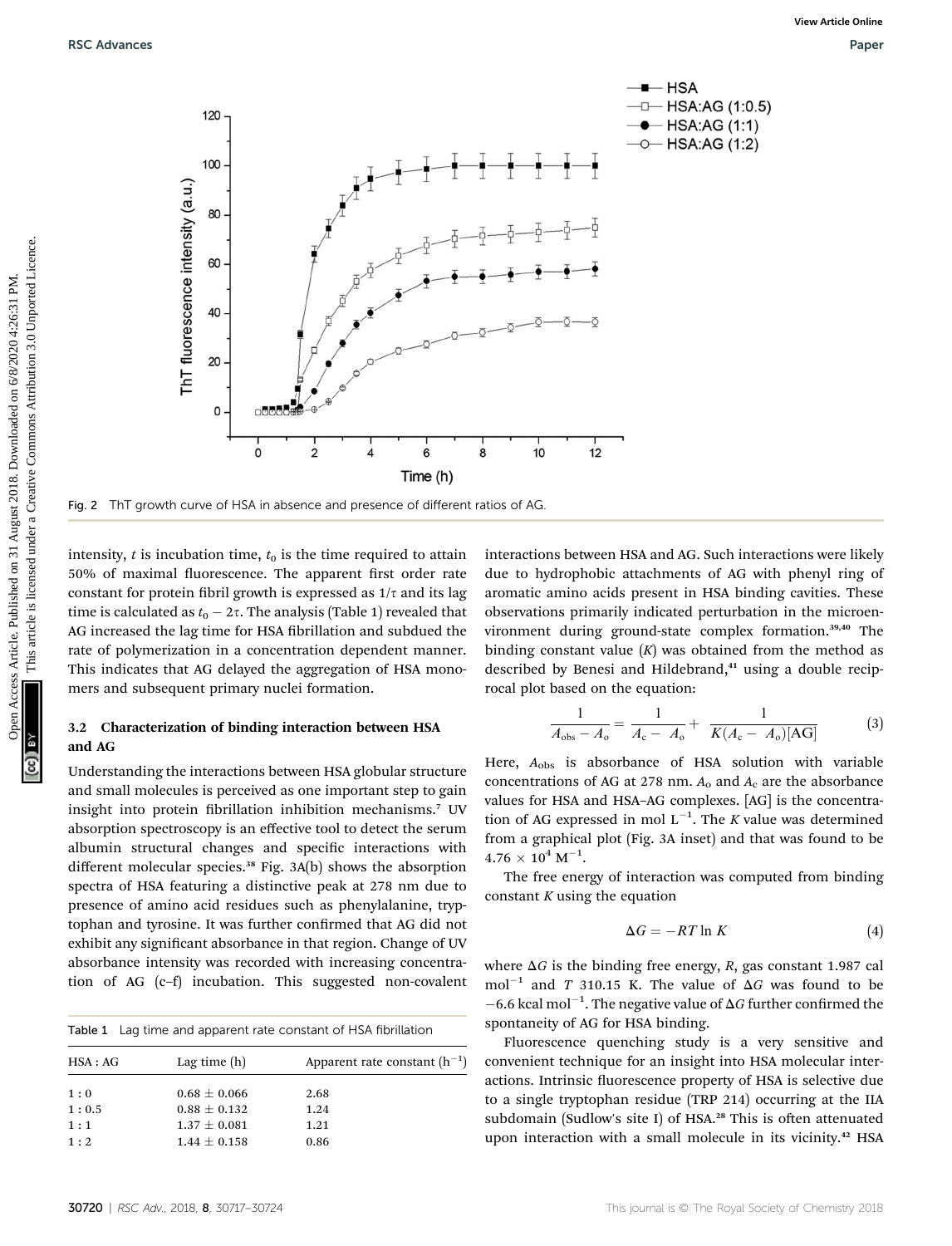

Fig. 3 (A) Absorption spectra of AG (a), HSA in absence (b) and presence of different concentration of AG (c–f) (B) fluorescence spectra of HSA in presence of different concentration of AG (a–e).

exhibited a characteristic emission peak at 350 nm upon its excitation at 280 nm. A gradual decrease of intensity of the characteristic emission band of HSA at 350 nm was recorded (Fig. 3B) with increasing concentration of AG. This confirmed the inclusion of AG into the binding site of HSA and subsequent resulted in formation of HSA–AG complex. However, no change of maximum emission wavelength was recorded, which suggested that the native protein conformation perhaps remained intact, even upon binding with AG.<sup>43</sup>

#### 3.3 Molecular docking and stimulation

The best dock pose (Fig. 4B) showed the Glide XP and IFD score of  $-11.95$  and  $-1299.82$  kcal mol<sup>-1</sup>. Glide XP score indicated

binding affinity of ligand towards protein target. IFD score is combination of Glide XP score and prime refinement energy of binding site. AG is a diterpenoid containing  $\alpha$ -alkylidene  $\gamma$ butyrolactone moiety with an allylic nature of hydroxyl group at the 14<sup>th</sup> carbon position (Fig. 4A). AG extended hydrogen bond interactions with LYS 195, ALA 210, SER 454 and VAL 482 of HSA (Fig. 4B). Residues LYS 195 and SER 454 acts as H-bond acceptors for hydroxymethyl and hydroxyl groups of decahydronaphthalene ring occurring at a distance of 2.95  $\AA$  and 2.31 Å. Residue ALA 210 established H-bonding at a distance of  $1.77$  $\AA$  with the hydroxyl group of dihydrofuran ring, while carbonyl group from same ring formed H-bond of length 2.33  $\AA$  with VAL 482 residue. Apart from H-bond interactions decahydronaphthalene ring of andrographolide was also found interacting with



Fig. 4 (A) Chemical structure of andrographolide (B) surface view of the crystal structure of HSA (PDB ID: 2BXP) bound to docked andrographolide showing H-bond (yellow dotted lines) interactions with binding site residue.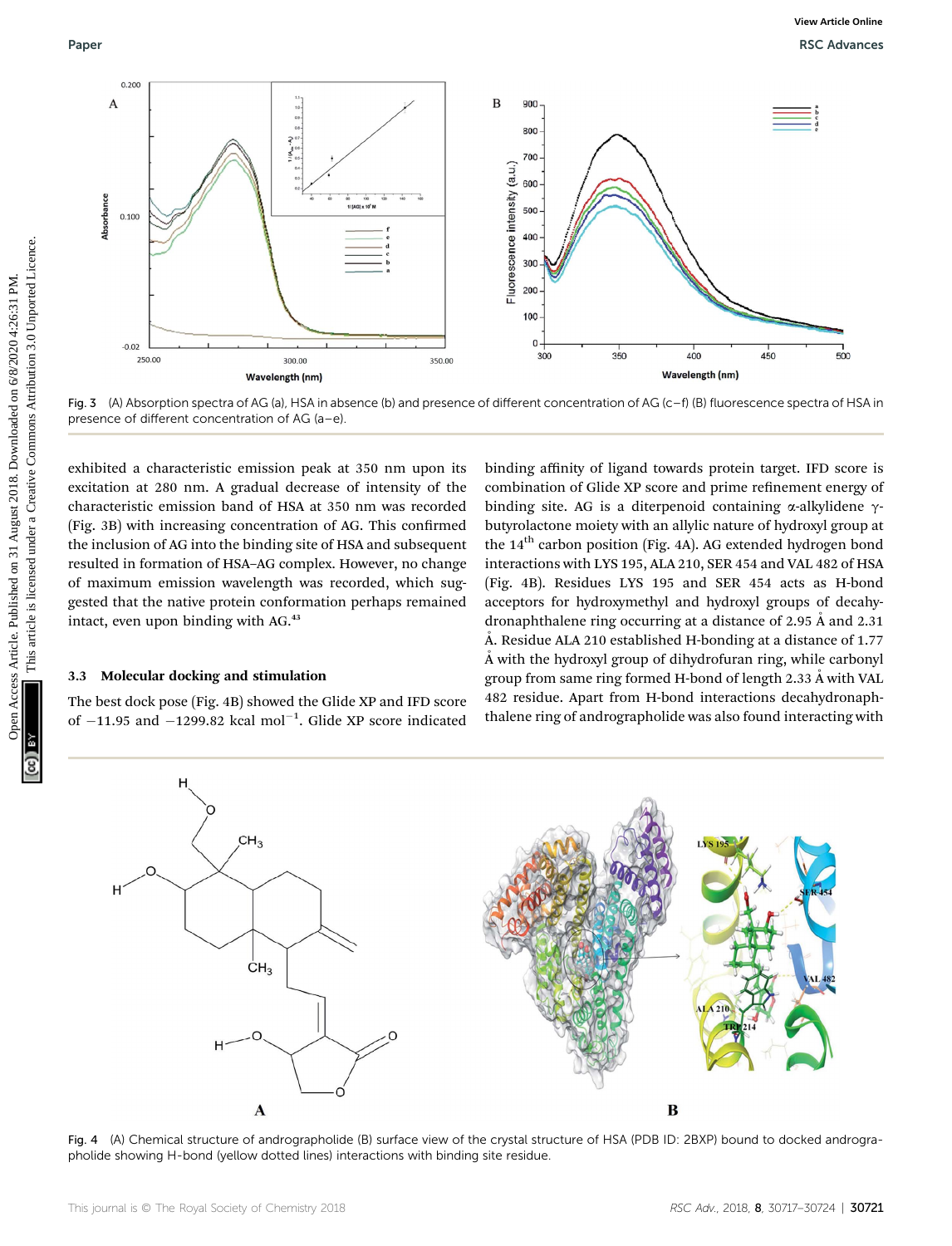

Fig. 5 TEM images of 2  $\mu$ M HSA solution incubated alone (A) and with AG at ratios of (B) 1 : 0.5, (C) 1 : 1, (D) 1 : 2. Scale: 0.2  $\mu$ m.

TRP 214 through hydrophobic interactions. The molecular docking studies placed the perfect evidence in order to explain the quenching of intrinsic fluorescence signals at 350 nm. These site-specific interactions played a favorable role in stabilizing the native protein structure and thus validated the results obtained from UV-Vis and fluorescence spectroscopy. Molecular docking results corroborated perfectly with the wet lab experiments. Apparently, AG gets attached to the HSA binding cavity and concentration dependently destroyed hydrogen bonding networks. This was likely to cause to minor orientation changes without affecting much in protein conformation or helicity.

#### 3.4 Effect of AG on HSA fibril morphology

Transmission electron microscopy experiments were performed in order to further investigate the effect of AG on morphologies of HSA aggregates. In absence of AG, HSA developed into long, un-branched and compact structures when incubated at 65  $\pm$  $2^{\circ}$ C for 6 days (Fig. 5A). The width of matured fibrils was found

up to 30 nm. In contrast, samples treated with higher ratio of AG (1 : 2) formed disorganized amorphous aggregates rather than regular fibrils (Fig. 5D). HSA incubated with lower ratios of AG exhibited a tendency to form indistinct fibrillar aggregates (Fig. 5B and C), indicating that AG inhibited maturation of amyloid fibrils through stabilization of the protein structure at pre-fibrillar states.<sup>44</sup> This was likely due to AG attachment in HSA IIA subdomain binding cavity and subsequent disruptions of hydrogen bonding networks. AG binding sites appeared specific which lead to minor unfolding of protein and the conformer resulting in hindered nucleation in fibrillation. The TEM experiments visually confirmed that the repressive effect of AG on HSA fibrillation is a function of concentration.

#### 3.5 Effect of AG on HSA secondary structures

Far UV CD is a reliable tool to estimate the secondary structural changes of protein during fibrillation. Protein fibrillation associates progressive loss of structural integrity and  $\beta$ -sheets formations.<sup>45</sup> Native HSA expressed 73% a-helix with



Fig. 6 (A) Far UV CD spectra and (B) histograms of %  $\beta$ -sheet content in HSA solution in absence and presence of AG.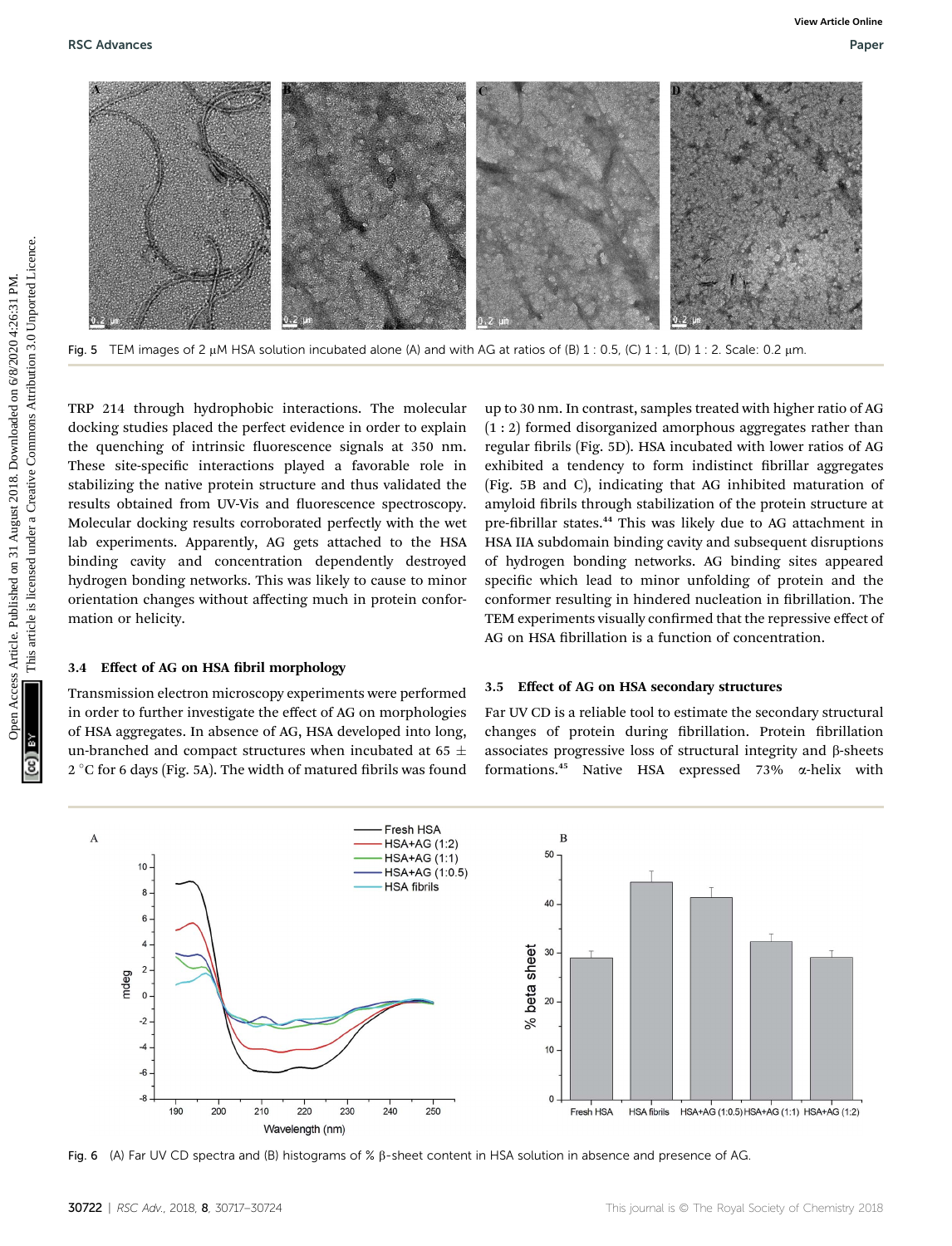characteristic CD spectrum featuring two negative bands at 208 nm and 222 nm (Fig. 6A). This corresponded with the typical *a*-helical contents of the unfolded HSA.<sup>46</sup> HSA fibrillation led to loss of negative ellipticity at 208 and 222 nm due to destabilization of a-helix structures and concomitant sheet formations (44.5%). AG concentration dependently inhibited evolution of  $\beta$ -sheets formations. Extent of secondary structures formations were further quantified using online server BeStSel (http://www.bestsel.elte.hu).<sup>47</sup> The  $\beta$ -sheet content relative percentage decrease was 27.4% when HSA was incubated with AG at 1 : 1, while that value was 34.6% upon co-incubation with AG at 1 : 2 (Fig. 6B). AG was substantially effective in inhibiting HSA fibrillation through stabilization of native protein structure and the results were in agreement with earlier spectroscopy observations. Paper<br>
Calculate CD spectrum (each one spectral controlled on the *Theodoress Articles* Articles Articles Articles<br>
2018. The CHI Solution of the *CREAT COMMONSTATE COMMONSTATES*<br>
(and are also are the *main of the articl* 

## 4. Conclusion

The present study revealed that AG suppressed fibrillation of human serum albumin in concentration dependent manner. Findings indicated that AG stabilizes native protein tertiary structure and restricts protein fibril formations. CD studies established that AG stabilizes the HSA protein alpha helical structure prior hand. Site specific interactions for AG were noted in UV interaction studies, fluorescence spectroscopy and in silico experiments. The non-covalent interactions between AG and HSA significantly deterred evolution of fibrils. This work is particularly signicant as there is minimal research available on bioactives demonstrating inhibitory action on fibril formations and protein tertiary structure stabilization.

## Conflicts of interest

Authors would also like to acknowledge that there is no conflict of interest in publication of this article.

## Acknowledgements

The authors would like to thank TEQIP project in the University of Calcutta for providing instrumental facilities on no cost basis. SB would additionally intend to acknowledge the financial support extended under UPE-2 scheme of University Grant Commission (UGC, India). The authors are thankful to Mr Aniruddha Ganguly, research scholar from Department of Chemistry, University of Calcutta for recording the fluorescence spectra.

### References

- 1 J. Ju´arez, P. Taboada and V. Mosquera, Biophys. J., 2009, 96, 2353–2370.
- 2 E. S. Lobbens, L. Breydo, T. Skamris, B. Vestergaard, A. K. Jäger, L. Jorgensen, V. Uversky and M. van de Weert, Biochim. Biophys. Acta, Proteins Proteomics, 2016, 1864, 1160–1169.
- 3 R. Jansen, W. Dzwolak and R. Winter, Biophys. J., 2005, 88, 1344–1353.
- 4 S. K. Chaturvedi, M. K. Siddiqi, P. Alam and R. H. Khan, Process Biochem., 2016, 51, 1183–1192.
- 5 H. Ramshini, M. mohammad-zadeh and A. Ebrahim-Habibi, Int. J. Biol. Macromol., 2015, 78, 396–404.
- 6 K.-N. Liu, C. Lai, Y. Lee, S.-N. Wang, R. P.-Y. Chen, J. Jan, H. Liu and S. S.-S. Wang, Biochim. Biophys. Acta, Gen. Subj., 2012, 1820, 1774–1786.
- 7 J. He, Y. Wang, A. K. Chang, L. Xu, N. Wang, X. Chong, H. Li, B. Zhang, G. W. Jones and Y. Song, J. Agric. Food Chem., 2014, 62, 9442–9449.
- 8 J. B. Wang, Y. M. Wang and C. M. Zeng, Biochem. Biophys. Res. Commun., 2011, 415, 675–679.
- 9 P. Roy, S. Das, R. G. Auddy, A. Saha and A. Mukherjee, Pharm. Res., 2013, 30, 1252–1262.
- 10 P. Roy, S. Das, a. Mondal, U. Chatterji and a Mukherjee, Curr. Pharm. Biotechnol., 2012, 13, 2669–2681.
- 11 D. S. Rivera, C. Lindsay, J. F. Codocedo, I. Morel, C. Pinto, P. Cisternas, F. Bozinovic and N. C. Inestrosa, Neurobiol. Aging, 2016, 46, 204–220.
- 12 P. Panraksa, S. Ramphan, S. Khongwichit and D. R. Smith, Antiviral Res., 2017, 139, 69–78.
- 13 W. Chen, H. Su, L. Feng and X. Zheng, Life Sci., 2016, 156, 21–29.
- 14 R. Yang, S. Liu, J. Zhou, S. Bu and J. Zhang, Immunopharmacol. Immunotoxicol., 2017, 39, 276–284.
- 15 J. Yan, Y. Chen, C. He, Z. Yang, C. Lü and X. Chen, Cell Biol. Toxicol., 2012, 28, 47–56.
- 16 X. Ji, C. Li, Y. Ou, N. Li, K. Yuan, G. Yang, X. Chen, Z. Yang, B. Liu, W. W. Cheung, L. Wang, R. Huang and T. Lan, Mol. Cell. Endocrinol., 2016, 437, 268–279.
- 17 L. Xu, Y. X. Hu, Y. C. Li, L. Zhang, H. X. Ai, H. S. Liu, Y. F. Liu and Y. L. Sang, J. Mol. Struct., 2017, 1149, 645–654.
- 18 F. Poureshghi, P. Ghandforoushan, A. Safarnejad and S. Soltani, J. Photochem. Photobiol., B, 2017, 166, 187–192.
- 19 L. L. He, Z. X. Wang, Y. X. Wang, X. P. Liu, Y. J. Yang, Y. P. Gao, B. Liu and X. Wang, Colloids Surf., B, 2016, 145, 820–829.
- 20 G. G. Ariga, P. N. Naik, S. A. Chimatadar and S. T. Nandibewoor, J. Mol. Struct., 2017, 1137, 485–494.
- 21 J. Ghuman, P. A. Zunszain, I. Petitpas, A. A. Bhattacharya, M. Otagiri and S. Curry, J. Mol. Biol., 2005, 353, 38–52.
- 22 J. Juárez, S. G. López, A. Cambón, P. Taboada and V. Mosquera, J. Phys. Chem. B, 2009, 113, 10521–10529.
- 23 S. Bag, R. Mitra, S. DasGupta and S. Dasgupta, J. Phys. Chem. B, 2017, 121, 5474–5482.
- 24 M. R. Ajmal, T. I. Chandel, P. Alam, N. Zaidi, M. Zaman, S. Nusrat, M. V. Khan, M. K. Siddiqi, Y. E. Shahein, M. H. Mahmoud, G. Badr and R. H. Khan, Int. J. Biol. Macromol., 2017, 94, 301–308.
- 25 P. Taboada, S. Barbosa, E. Castro and V. Mosquera, J. Phys. Chem. B, 2006, 110, 20733–20736.
- 26 Q. Q. Yang, J. Q. Zhang, Z. Q. Xu, J. C. Jin, L. Yuan, P. Dong, F. L. Jiang and Y. Liu, RSC Adv., 2016, 6, 107591–107597.
- 27 C. Wang, A. Yang, X. Li, D. Li, M. Zhang, H. Du, C. Li, Y. Guo, X. Mao, M. Dong, F. Besenbacher, Y. Yang and C. Wang, Nanoscale, 2012, 4, 1895.